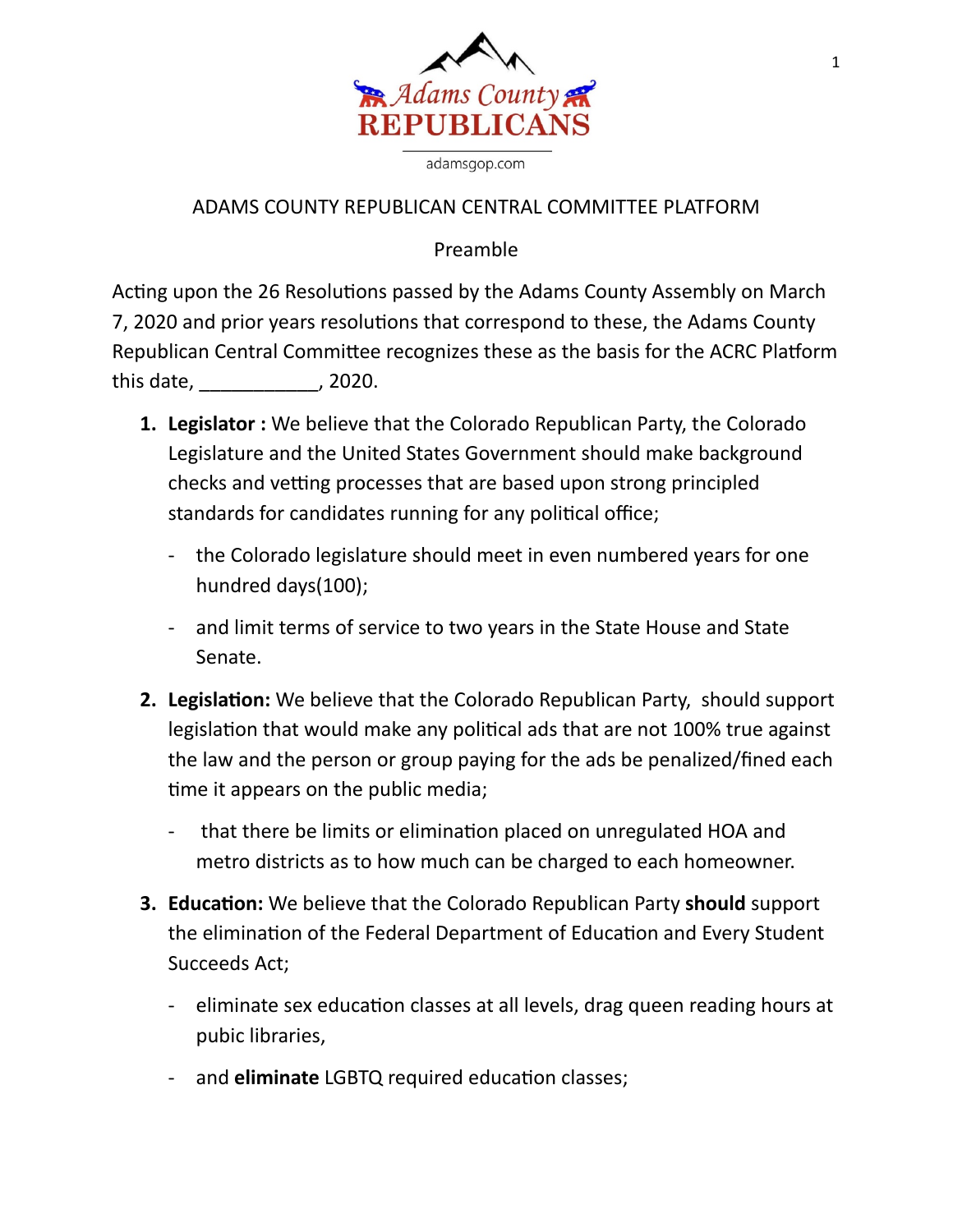- implementation of school choice
- and student loans based on the local areas entry level of employment.
- **4. Article V of the US Constitution:** We believe that the Colorado Republican Party should reject the call for a Convention of States under Article V, aka Constitutional Convention, in favor of supporting our U.S. Constitution as it is written.
- **5. Balanced Budget:** We believe that the Colorado Republican Party should require Colorado and other states to balance their budgets first by rejecting federal monies, thereby helping the U.S. Congress to balance their budget and implementing long term solutions, including the elimination of earmarks. Congress should spend no more in any given year than was realized in revenue in the previous year.
- **6. Right to Life:** We believe that the Colorado Republican Party should support the humanity of the unborn with legal protection, legislation to eliminate late-term abortion.
- **7. Infrastructure/ Roads and Bridges:** We believe that the Colorado Republican Party should support legislation for the State of Colorado and Colorado Counties take immediate action to re-establish road and bridge construction and maintenance funding as a primary budget and spending priority.
- **8. Voting:** We believe that the Colorado Republican Party should support legislation requiring all persons wishing to register as a voter in the State of Colorado, provide proof of American citizenship, proof of residency, and a government issued photo identification as proof of eligibility to vote in any and all elections within the jurisdiction of the United States of America.
- **9. Electoral College:** We believe that the Colorado Republican Party should take a strong position to thwart all efforts to eliminate the Electoral College which is designed to give every state a voice in determining the leadership of our country.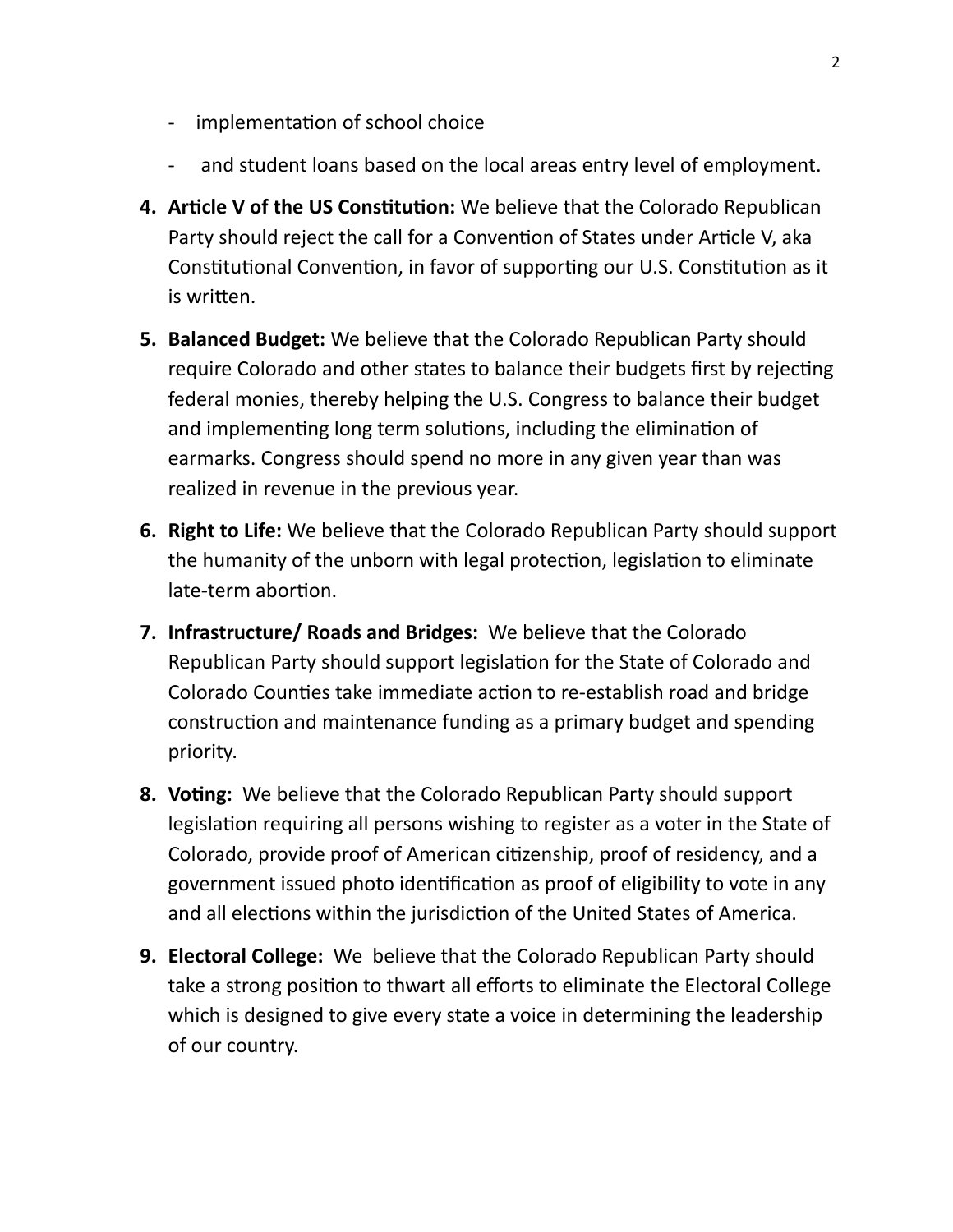- **10. Mandatory Vaccination of Children:** We believe that the Colorado Republican Party should condemn any form of mandated vaccinations;
	- support the right for all citizens to accept or decline any or all vaccinations;
	- condemns any use of tracking systems to track citizens based on vaccination status;
	- condemn discrimination against citizens based on their vaccination status;
	- and supports the rights of citizens to live free of tracking and discrimination (medical tyranny).
- **11.Taxpayers Bill of Rights / TABOR:** We believe that the Colorado Republican Party should oppose continued attempts to circumvent the Colorado Constitution Article X, Section 20 "The Taxpayer's Bill of Rights" by raising taxes, imposing new taxes, or taxes in the guise of fees, without the affirmative vote of the people.
- **12.Property Rights:** We believe that the Colorado Republican Party should support the "Bedrock of American Principles" - Private Property Rights to be upheld by all Elected Officials.
- **13.Illegal Immigration:** We believe that the Colorado Republican Party should demand that the US Congress of the United States of American enforce existing immigration laws, purse the building of an effective order fence/ wall, and to control our borders to stop the flow of illegal immigrants into our country in order to provide the security of Colorado;
	- withhold all federal funding to these municipalities until such time they prove compliance with current Federal Immigration Laws;
	- and to develop and implement a viable guest worker program to include identification cards and time limits on workers after the borders are secure; and develop an enforcement policy to deport those who break our laws.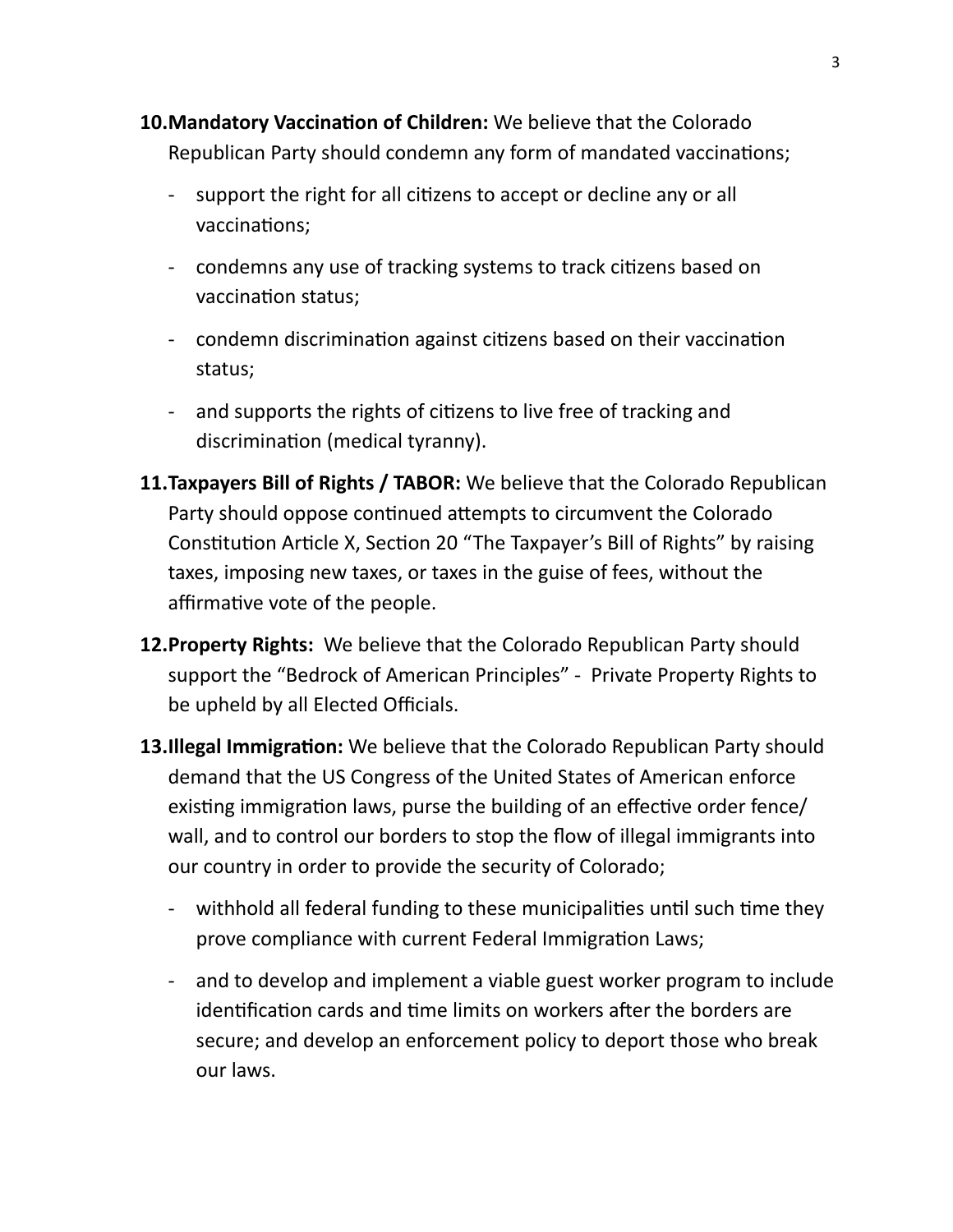- **14.Illegal Immigrants:** We believe that the Colorado Republican Party will support legislation to prohibit the automatic citizenship of babies born in the United States to illegal immigrants with deportation;
	- do not allow illegal immigrants to access our social welfare system;
	- require so-called dreamers to apply for citizenship.
- **15.Anti-Marijuana:** We believe that the Colorado Republican Party should support a law to repeal the legalization of marijuana and federal law regulating all 50 states be enforced.
- **16.Marriage:** We believe that the Colorado Republican Party support marriage between one many and one woman and oppose recognizing alternative forms of marriage.
- 17.2<sup>nd</sup> Amendment of the US Constitution and the "red flag" rule in Colorado: We believe that the Colorado Republican Party recognize our God-given right to keep and bear arms in the Bill of Rights as reflected in the 2nd. Amendment in the US Constitution;
	- strongly denounce the "red flag" laws adopted by the Colorado Legislature;
	- that any such laws that have been enacted to subjugate the people and destroy the liberty that we have enjoyed since the founding of this country are immediately opposed and repealed.
- **18.Religious Liberty:** We believe that the Colorado Republican Party ensure the protection of the consciences and religious liberty of all its citizens and institutions:
	- that people should not be compelled to act in violation of their religious, ethical or professional consciences nor be discriminated against if they refuse to act in violation of their consciences;
	- and that no church or religious affiliated organization be compelled to act in violation of its teachings or suffer consequences if they refuse to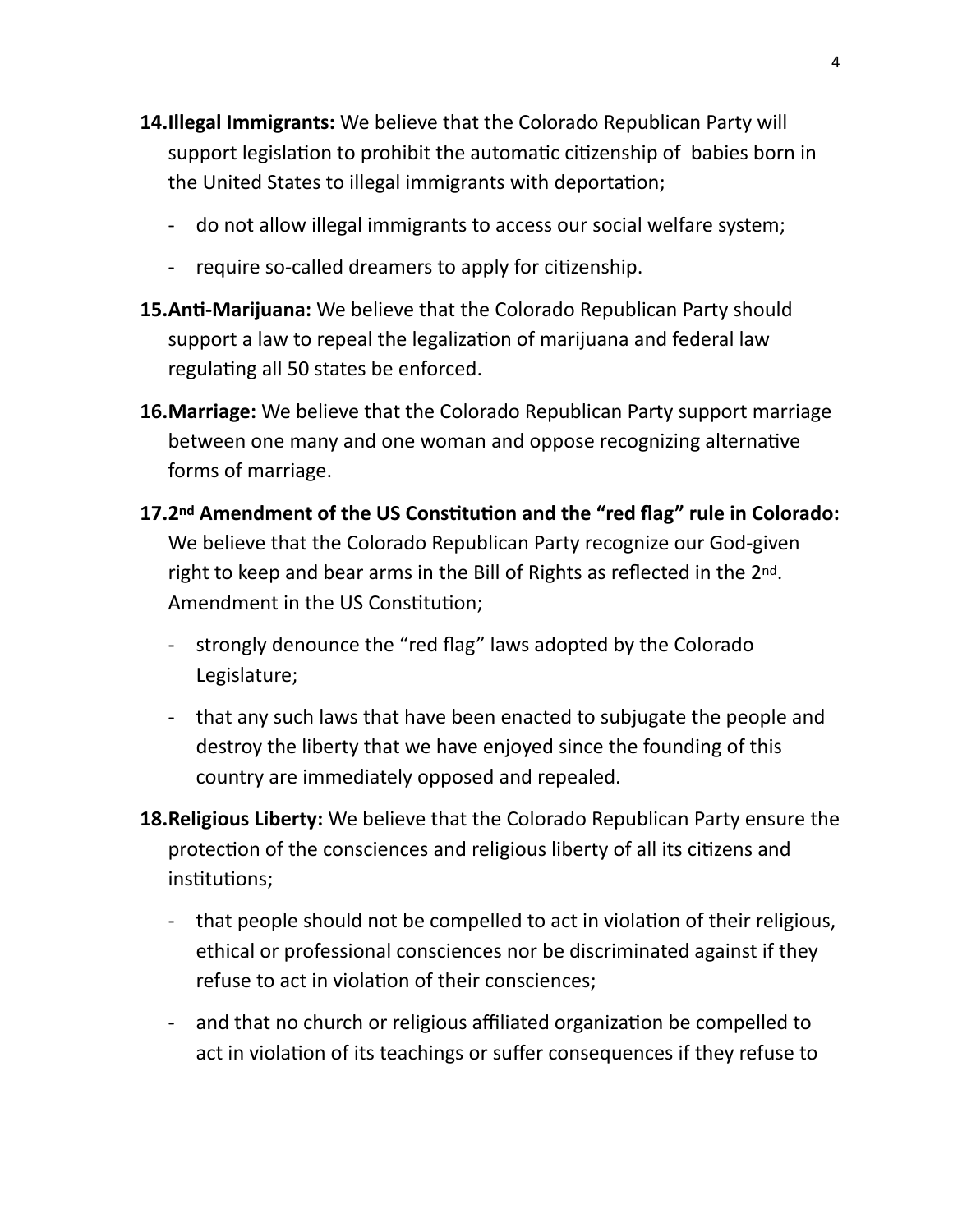act in violation of its teachings. Further support the repeal of the socalled "Johnson Amendment".

- **19.Amend the 16th Amendment to the US Constitution:** We believe that the Colorado Republican Party support a change to the 16th Amendment to the US Constitution to change the date of payment of income taxes be the second Tuesday in November.
- **20.Amend the 17<sup>th</sup> Amendment to the US Constitution:** We believe that the Colorado Republican Party support the repeal of the 17th Amendment which changed the way US Senators are elected. The change has tipped the balance of power to counties with high population and hold moot those counties with low populations.
- **21.United States Supreme Court:** We believe that the Colorado Republican Party insist that the US Constitution be amended to nullify any ruling handed down by the US Supreme Court if three fifths Congress (House of Representatives) so vote to hold said ruling nullified within a six year period of the ruling.
- **22.Electric Vehicles:** We believe that the Colorado Republican Party support legislation that electric vehicles be funded completely by its owner and not by taxpayers.
- **23.Emergence Responders:** We believe that the Colorado Republican Party honor all emergency responders to include Law Enforcement, Fire Fighters, Emergency Medical Personnel, and tow truck drivers.
- **24.PERA (**Public Employees' Retirement Association): We believe that the Colorado Republican Party support the plan to convert to a defined contribution system and the defined benefit shall be eliminated.
- **25. Colorado Republican Platform:** We believe that the Colorado Republican Party should publish a State Platform reflecting the resolutions that are submitted via the Caucus/County Assembly process, and it is no longer permissible to merely say that the Colorado Republican Platform is the same as the National Platform.